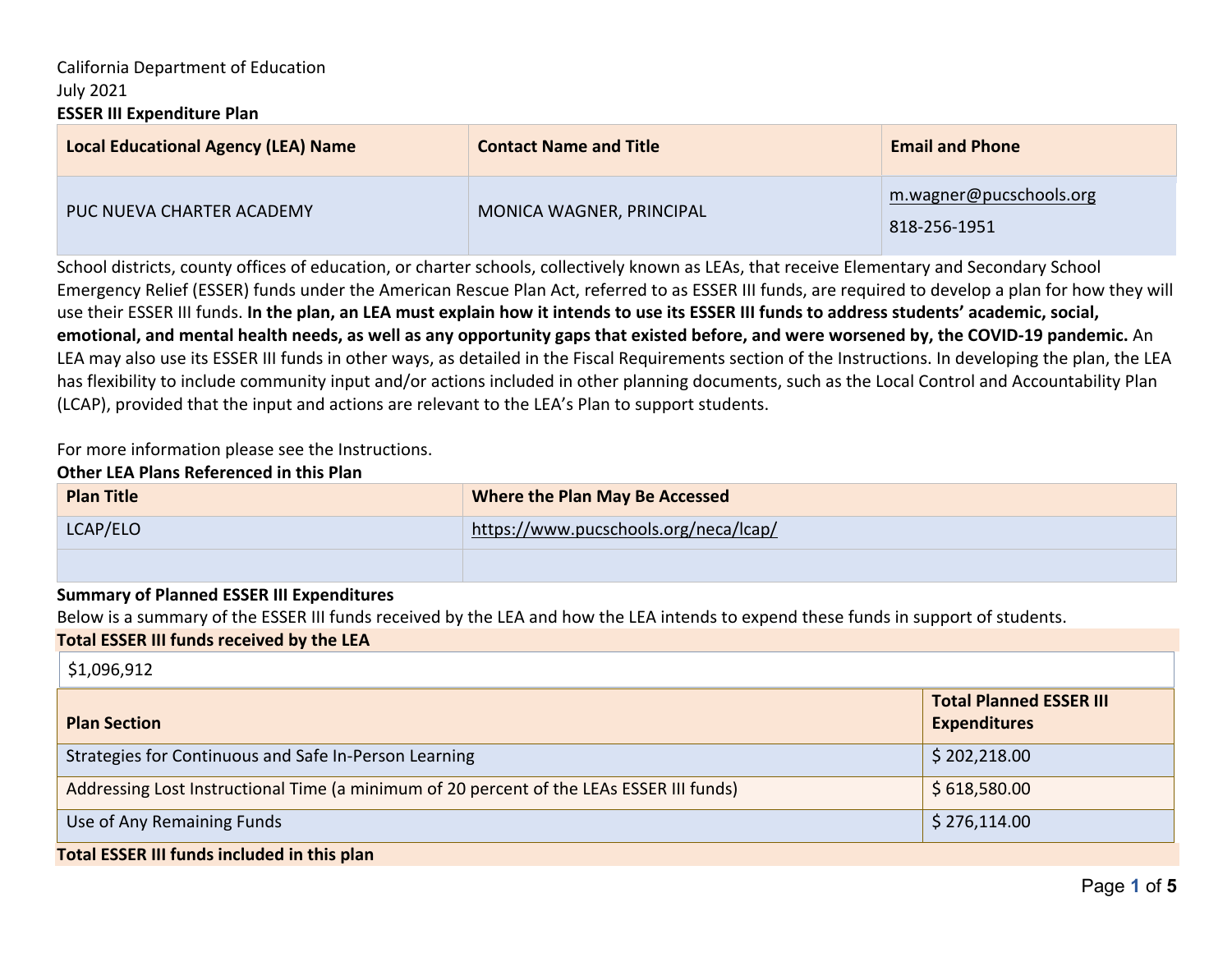# \$1,096,912 Community Engagement

An LEA's decisions about how to use its ESSER III funds will directly impact the students, families, and the local community. The following is a description of how the LEA meaningfully consulted with its community members in determining the prevention and mitigation strategies, strategies to address the academic impact of lost instructional time, and any other strategies or activities to be implemented by the LEA. In developing the plan, the LEA has flexibility to include input received from community members during the development of other LEA Plans, such as the LCAP, provided that the input is relevant to the development of the LEA's ESSER III Expenditure Plan.

For specific requirements, including a list of the community members that an LEA is required to consult with, please see the Community Engagement section of the Instructions.

A description of the efforts made by the LEA to meaningfully consult with its required community members and the opportunities provided by the LEA for public input in the development of the plan.

At **PUC Nueva Esperanza Charter Academy (NECA)** stakeholder feedback is an important core practice to our work with our parents, teachers, students, and school staff. Throughout the 2020-2021 school year, **PUC NECA,** collected feedback from parents, teachers, students, and school staff related to student needs and use of supplemental funding using the following platforms: online surveys, virtual meetings, and one-to-one virtual meetings to support our school's response to the school year under COVID-19. Our parents, teachers, students, and school staff are surveyed at various times throughout a school year allowing us at **PUC NECA** to continuously gather stakeholder feedback related to our school's response, supports, and services. Our stakeholder feedback structure and yearlong survey cadence has allowed us at **PUC NECA** to remain responsible, relational, responsive, and adaptive to the ever changing demands caused by COVID-19 on our students, school staff, families, and communities throughout the academic school year.

At **PUC NECA** the school used the following platforms to gather continuous feedback from school community members in support of the school's ESSER III Expenditure Plan. The school gathered feedback from school community members around the following 1) prevention and mitigation strategies to continuously and safely operate the school for in-person learning 2) strategies to address the academic impact of lost instructional time through evidence-based interventions 3) any additional strategies to support the holistic needs of students & 4) progress monitoring to ensure interventions address the academic and social emotional needs of all students particularly those disproportionately impacted by COVID-19. The school used the following platforms to collect school community member input, suggestions, and feedback to best support the use of ESSER III funds for all students at **PUC NECA**.

The school engaged school community members through its School Advisory Committee (SAC) and English Learning Advisory Committee (ELAC) to gather school community member feedback (i.e. parents, school staff, students, and community members) related to the school's use of ESSER III funds. The school also used scheduled professional development with school staff to gather school staff feedback, input, and suggestions to further the school's collective planning for the ESSER III Expenditure Plan. Lastly, the school also engaged students, community members, and the public at large through the use of focus groups hosted by the school to further gather feedback, input, suggestions and also **via Instagram, Facebook, and Twitter**. The ongoing engagement with school community members described above allowed the school to create an ESSER III Expenditure Plan that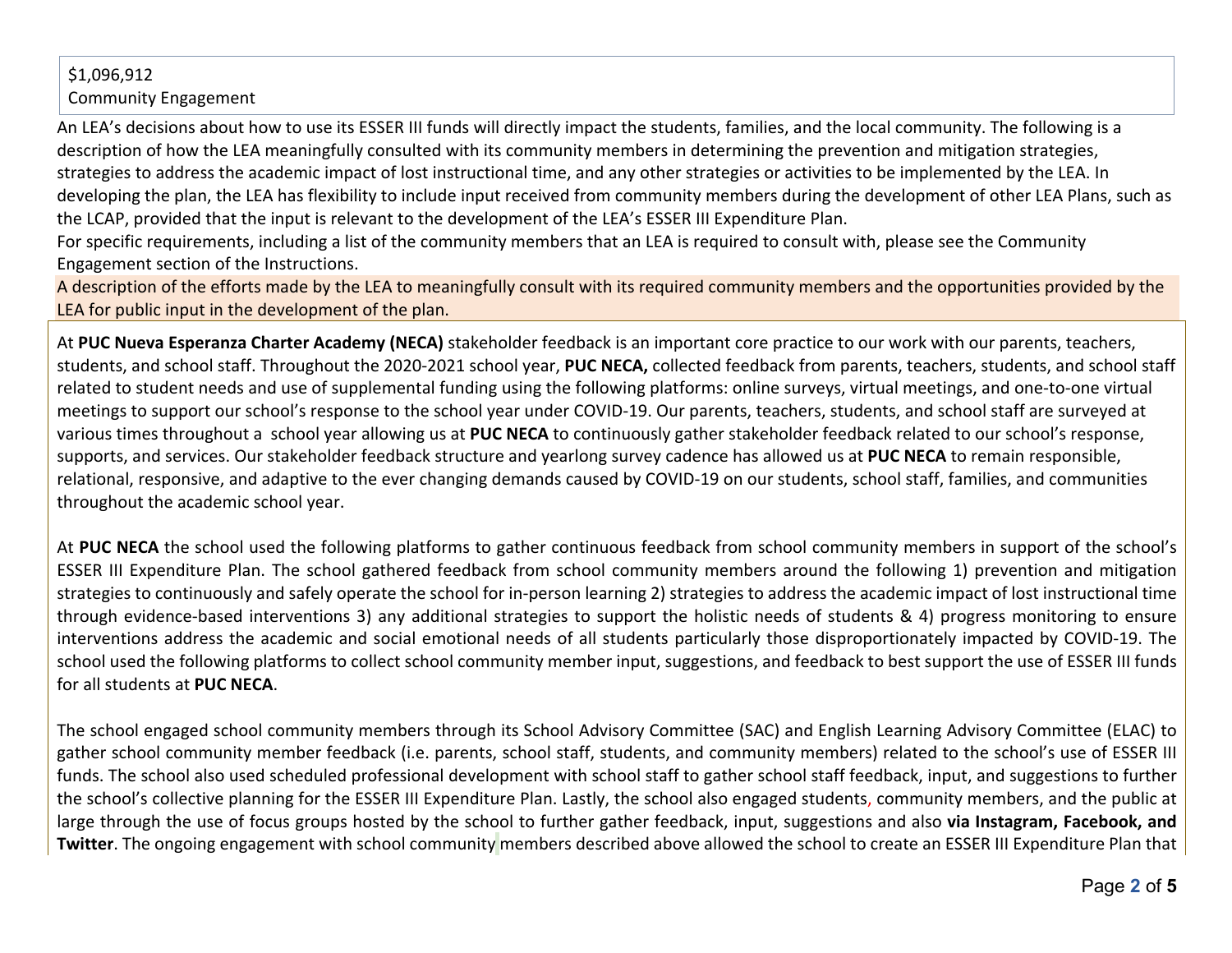is responsible and responsive to the various and unique needs of all students, particularly those disproportionately impacted by COVID-19, at **PUC NECA**.

Specifically, the school presented each school community group with the following opportunities:

# **Parents & Guardians: (including parents/guardians of English Learner, Homeless, Low-Income, Foster Youth, and Special Education):**

-The school's ESSER III Expenditure Plan was presented to parents/guardians and school community members at the School Advisory Committee (SAC) and English Learning Advisory Committee (ELAC) to have them learn about the plan and gather ongoing feedback, input, and suggestions from parents/guardians and school community members.

-The school shared its School Success Plan, LCAP, & use of Supplemental Funds [i.e. ESSER III] for 2021-22 SY during a general parent meeting at the start of the year. This meeting was open to all parents/guardians, related to the school's success, where feedback, input, and suggestions were gathered related to the use of Supplemental Funds [i.e. ESSER III]. The meeting was held in both English and Spanish to meet the language needs of the parents/guardians at the school site. Documents being reviewed were provided online and shared on screen during the meeting.

# **Teachers & School Staff: (Principal, School Leaders, Paraprofessionals, Inclusion of Specialist-SPED Administration):**

-The school's ESSER III Expenditure Plan was presented to school teachers and staff at scheduled professional development. This time allowed them to learn about the plan and gather feedback, input, and suggestions from the teachers and school staff.

-The school shared its School Success Plan, LCAP, & use of Supplemental Funds [i.e. ESSER III] for 2021-22 SY during professional development at the start of the year. This meeting was open to all teachers and staff, related to the school's success, where feedback, input, and suggestions were gathered related to the use of Supplemental Funds [i.e. ESSER III].

-The school reviewed its student data related to student academics, behavioral, and social-emotional needs by paying close attention to student groups that were disproportionately impacted by COVID-19, in support of the holistic supports and interventions for all students at the school.

# **Students & Community: (including individuals representing children with disabilities, English Learners, Homeless Students, Foster Youth):**

**-**The school's ESSER III Expenditure Plan was presented to student and school community focus groups. This time allowed them to learn about the plan and the school to gather feedback, input, and suggestions from students and school community members.

-The school shared its School Success Plan, LCAP, & use of Supplemental Funds [i.e. ESSER III] for 2021-22 SY at scheduled focus group sessions at the start of the year.

A description of how the development of the plan was influenced by community input.

The school community **and public at large** input, gathered from the platforms described above, influenced the school's response and development of the ESSER III Expenditure Plan. The school also incorporated stakeholder feedback, gathered throughout the previous academic school year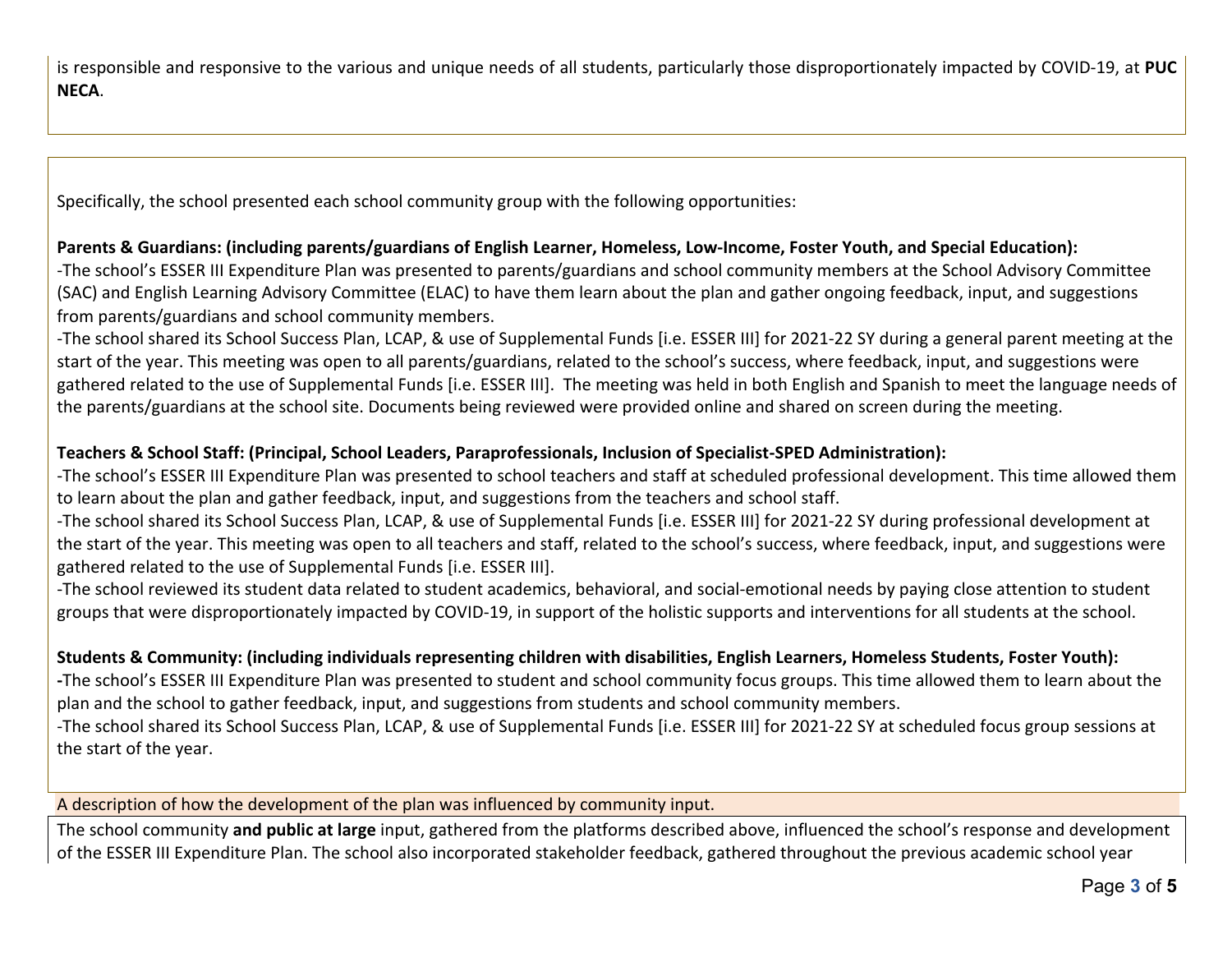related to supplemental fund use, to further its planning and use of supplemental funds in support of all students. Stakeholder feedback from previous stakeholder meetings supported the focus on student success through student outcomes, engagement, and conditions of learning as outlined in the school's LCAP and Expanded Learning Opportunities Grant. The stakeholder feedback from the previous academic school year highlighted strong support of the school to further its efforts and use of supplemental funds for all students and each significant subgroup. Specifically, community input influenced the development of the LCAP & Expanded Learning Opportunities Grant by highlighting the following: 1) Academics are important, especially mitigating learning loss caused by lost instructional time during virtual learning, 2) Children need more social emotional interactions with peers and adults, 3) Mental health education is important, and 4) Ensuring the school operates safely as students return to in-person instruction for the 2021-22 SY.

The ESSER III Plan includes the following based on community input gathered by the school site:

1. **Continuous and safe in-person learning that reduces and prevents COVID-19:** This includes following the PUC COVID-19 Containment, Response, and Control Plan. The plan requires routine cleaning of all buildings will occur daily. The school will provide adequate supplies such as hand sanitizer, hand-washing stations, disposable gloves, and disposable masks. Standard public health and hygiene practices will be followed. Additional campus personnel will be hired to ensure this is followed as prescribed in the plan. Part of the personnel will include an additional Student Services Coordinator (SSC) as well as Teacher's Assistants (TAs) for non-core classes. Families and staff have expressed appreciation for the additional staff in maintaining a safe campus environment. In general, families are grateful to have their children return to campus and have expressed their gratitude through surveys as well as in family meetings. Families are also concerned about the regression that took place last year and hope that schools will be able to stay open moving forward. Staff have also reported an increase in student participation and engagement. They have also seen an increase in academic progress. Staff had expressed during summer hiring additional personnel to assist with supervision and behavior intervention with the return to campus would be a key element of successful transition back.

2. **Strategies to address the academic impact of lost instructional time through evidence-based interventions**. The school provides extended day programming, data driven student intervention, and supports and services for the school's significant subgroups. Additional personnel will also play a large part in addressing the impact of lost instruction. During the previous school year, every teacher was able to have a TA. In end of year reflections, teachers expressed the importance of continuing to keep a second adult in every classroom for the next couple of school years as students transition back to in person learning. Families reported during SAC/ELAC meetings as well as Family Meetings that the addition of a second adult has been helpful and students have expressed that they feel more supported. Moreover in an effort to target intervention for identified Tier 3 students, the 2022-2023 & 2023-2024 school years will include a Learning & Engagement Coordinator. This individual will oversee the following tasks: Attendance, Clinical Counseling, Behavior Intervention and Social Emotional Learning curriculum implementation. This position will be an essential piece in providing layers of support for students who have higher needs. Lastly, funding will be utilized to purchase three year iReady licenses for students in both Reading and Math. The iReady program has been an important intervention tool in identifying student academic learning gaps as well as providing support to close those gaps. Parents and students have expressed that the iReady program has supported their academic growth. Teachers have also reported the usefulness of the programs data tracking for grouping of students and adjusting instruction.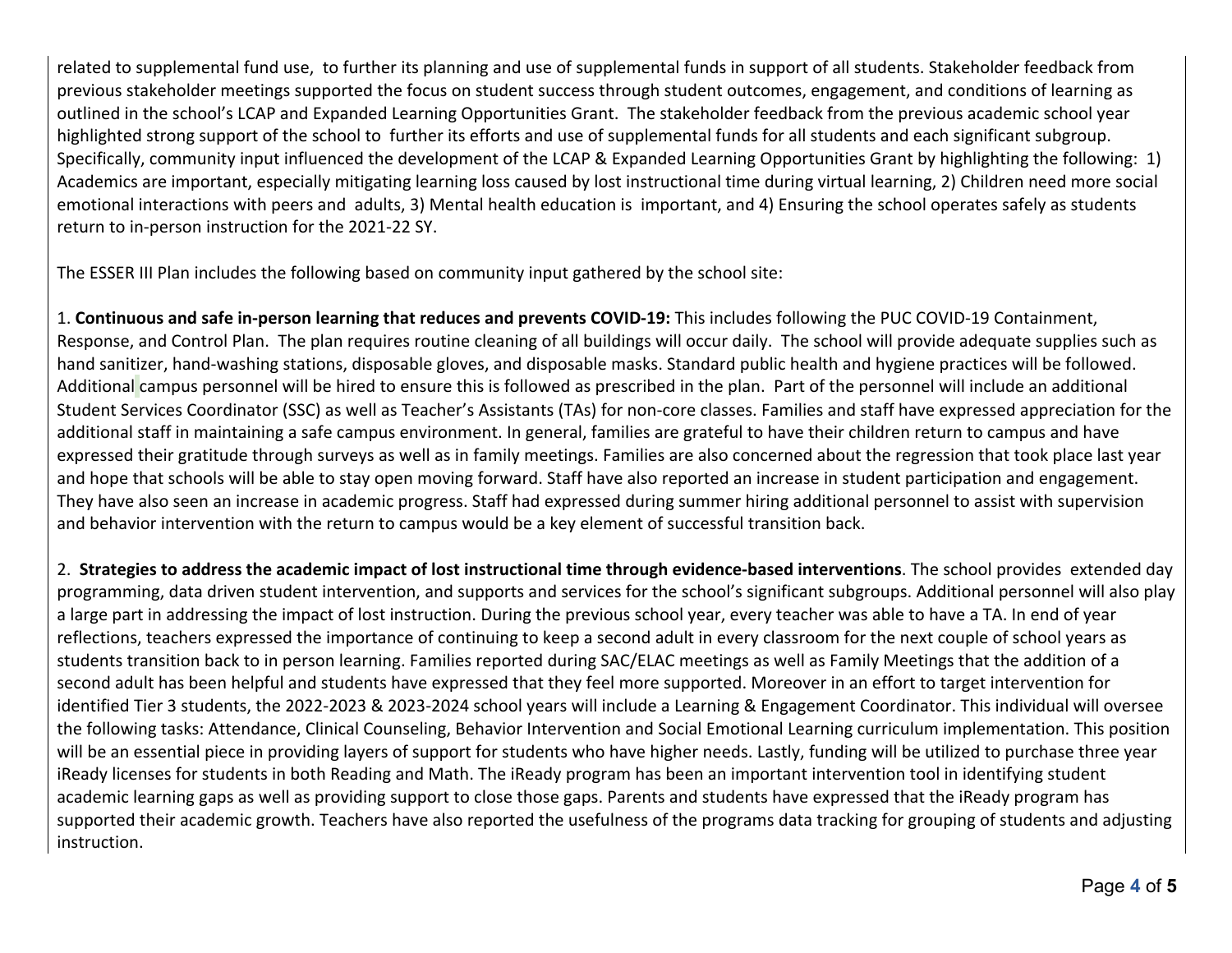3) **Additional strategies to support the holistic needs of students.** The school provides mental health counseling, restorative practices for behavior, and school and college counseling to further support the unique needs of all students, particularly those disproportionately impacted by COVID-19. Addressing the needs of the whole child has never been more important. The Advisory period is being utilized strategically not only for academic intervention but also for the implementation of Social Emotional Curriculum, SEE Learning, developed by Emory University. At the end of last school year, staff shared the need for additional resources for helping students identify their emotions and cope with difficulties. This curriculum is designed based on the Community Resilience Model and provides tools for students to be able to use for self-regulation as well as reflection. It is also a positive resource for building community amongst students and helping them find common ground with one another after spending a significant time apart. Additionally, the continued incorporation of clinical counseling was a need identified by all stakeholders. Approximately 20% of the student population participated in counseling last year. The addition of an Associate Marriage and Family Therapist (AMFT) is a critical component of creating consistency for the next few years as students readjust and rebuild. Our current intern program prevents counselors from remaining longer than one academic year.

4) **Progress monitoring to ensure interventions address the academic and social emotional needs of all students particularly those disproportionately impacted by COVID-19.** The school will progress monitor the school-based interventions for the academic and social emotional needs of all students tied to the ESSER III Expenditure Plan throughout the academic school year at quarterly check points. The school's targeted interventions will use baseline assessment, along with additional student data points gathered by the school site, to determine the student's areas of growth and achievement. The school will use baseline data to then progress monitor the interventions and make adjustments to those interventions as needed throughout the year based on internal progress monitoring of student success. This will be done through site-level quarterly data analysis (academic, social emotional, & behavioral), ongoing data collection and tracking, & quarterly School Advisory Committee (SAC) & English Learning Advisory Committee (ELAC) throughout the school year. Staff meet weekly to discuss student academic and behavior progress and adjust supports as needed. Grades, assessment, anecdotal, and observational data guide discussion and support the determination of whether a student is progressing or not. Additionally, parent conferences are planned for each semester in order for school personnel to meet with families and discuss students' areas of growth as well as areas of concern. In the most recent meetings, staff was able to share students' recent scores on the MAP assessment as well as current grades.

#### **Actions and Expenditures to Address Student Needs**

The following is the LEA's plan for using its ESSER III funds to meet students' academic, social, emotional, and mental health needs, as well as how the LEA will address the opportunity gaps that existed before, and were exacerbated by, the COVID-19 pandemic. In developing the plan, the LEA has the flexibility to include actions described in existing plans, including the LCAP and/or Expanded Learning Opportunity (ELO) Grant Plan, to the extent that the action(s) address the requirements of the ESSER III Expenditure Plan.

For specific requirements, please refer to the Actions and Expenditures to Address Student Needs section of the Instructions.

#### **Strategies for Continuous and Safe In-Person Learning**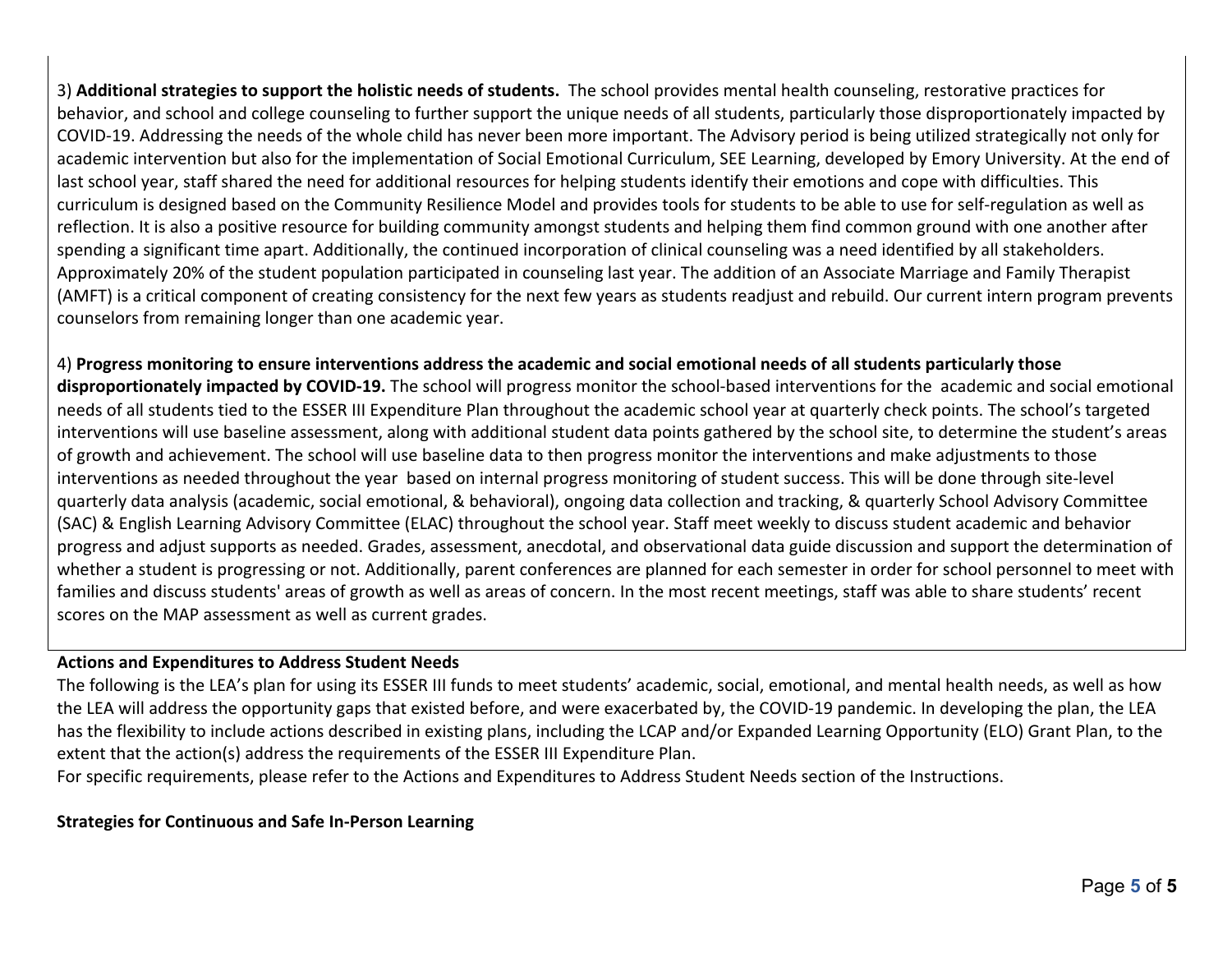## A description of how the LEA will use funds to continuously and safely operate schools for in-person learning in a way that reduces or prevents the spread of the COVID-19 virus.

The school will continue to support the health and safety of all students, school staff, and families by following the science, governance, and stakeholder feedback related to the school's response to COVID-19. This includes following the PUC COVID-19 Containment, Response, and Control Plan and having a School COVID-19 Task Force to further support a collective effort to health and safety. The School COVID-19 Task Force will progress monitor the school's COVID-19 data, implementation of safety mitigation strategies, and provide ongoing training and development to students, families, and staff [as needed] to help prevent the spread of COVID-19. This is a comprehensive plan that ensures that all federal, state, county, and local guidance is adhered to by the school in support of health and safety. The COVID-19 Containment Plan covers academics, operations, food services, response to positive COVID-19 cases, human resources for employees, and other aspects of COVID-19 Containment, Response, & Control. In support of cleaning and disinfecting high touch areas the school will hire additional campus personnel to further support health and safety. The school will follow standard public health mitigation strategies with all students and school staff to further support health and safety during in-person instruction. The school will provide adequate supplies such as hand sanitizer, hand-washing stations, disposable gloves, and disposable masks. The school will provide a daily COVID-19 screening application for all to use prior to entering the school building as well as routine COVID-19 testing for all students and staff. Lastly, the school will work closely with the governing agencies in the county to report and contact trace all positive COVID-19 student and staff cases to further prevent the spread of COVID-19. The SSC will support day to day routines and procedures to ensure students safely interact with one another inside and outside of the classroom. Their focus will be on supervision during breaks and lunches as well as follow up with behavior issues as needed. The TAs will be assigned to Art, Music, and Physical Education in order to support classes that tend to have a non-traditional structure. They will ensure students maintain proper distance and follow covid safety protocols while on campus in addition to assisting with the execution of the lesson. In the case of Physical Education, the TA will assist with taking students to the park routinely as part of the workout regime with students.

#### **Total ESSER III funds being used to implement strategies for continuous and safe in-person learning**

| \$202,218.00                             |                                     |                                                                                                                           |                                                        |
|------------------------------------------|-------------------------------------|---------------------------------------------------------------------------------------------------------------------------|--------------------------------------------------------|
| <b>Plan Alignment (if</b><br>applicable) | <b>Action Title</b>                 | <b>Action Description</b>                                                                                                 | <b>Planned ESSER III</b><br><b>Funded Expenditures</b> |
| [LCAP Plan, Goal<br>#2, Action #1]       | Campus aides & Supervision<br>staff | Campus aides and supervision staff positions are adequately<br>staff to ensure health and safety procedures are followed. | \$202,218.00                                           |

## **Addressing the Impact of Lost Instructional Time**

A description of how the LEA will use funds to address the academic impact of lost instructional time.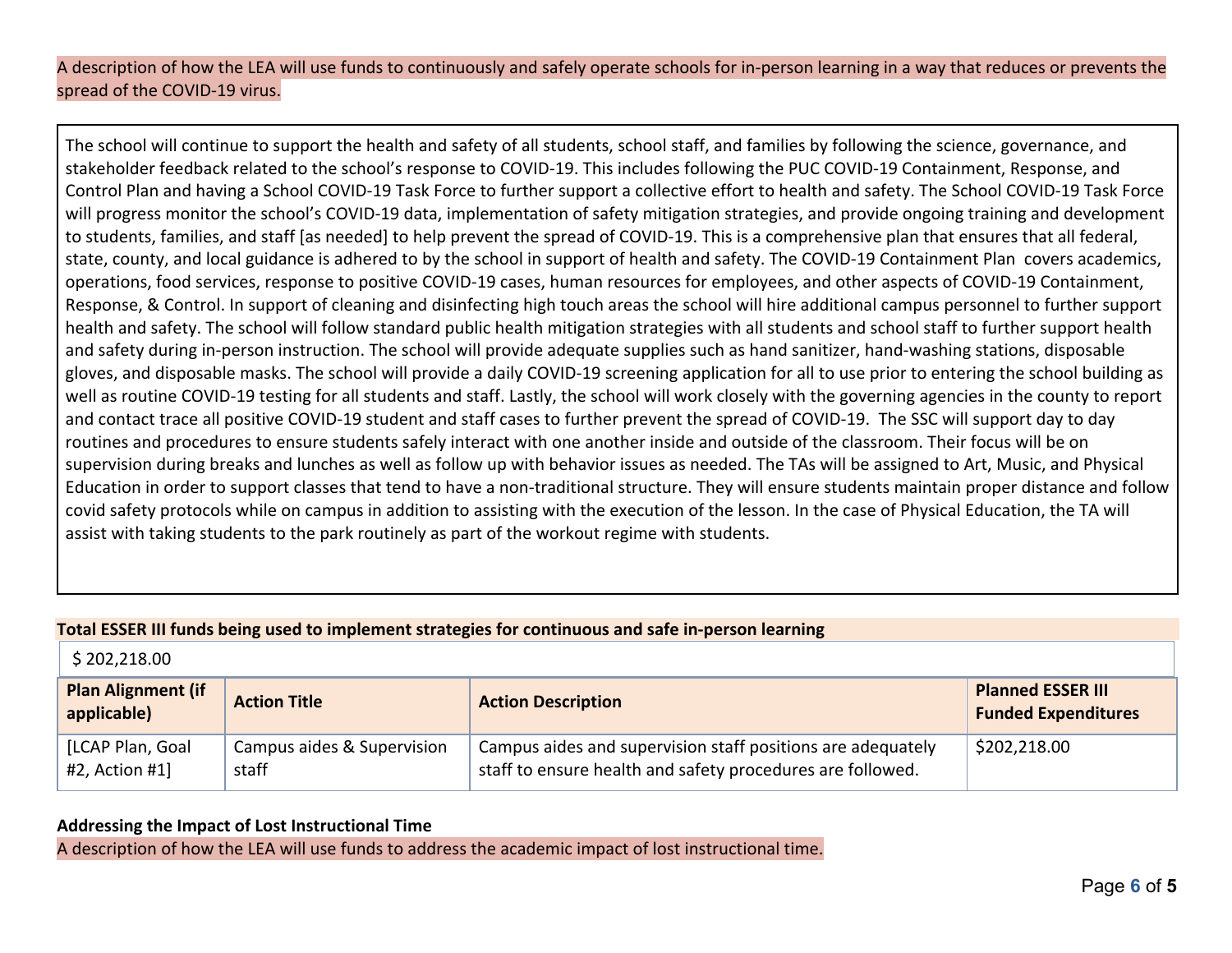The school will continue to focus on the academic needs of the student population in an effort to close achievement gaps and accelerate growth given the impact of the global pandemic. Schools will target funds into the following areas 1). Assessment and/or data collection to support with understanding where each student is on their pathway toward mastery. 2) Professional development focused on the analysis of data and responding to data as well as a focus on effective teaching strategies to accelerate learning 3) Systems of Intervention - embedding school-wide interventions to support student growth given the school's data analysis. 4) Professional development and/or coaching to support the growth of special populations (SWD, ELs, SED, Latinx) Teacher's Assistants will be key in supporting small group instruction throughout all core content classes. TAs support will also enable the core teacher to focus on students with highest need. With the use of data from MAP, iReady, and teacher designed assessments, students will be grouped strategically to better meet their academic needs. Both homogeneous and heterogeneous grouping methods will be utilized depending on the assignments and needs of the class. TAs also attend weekly training with their Teacher partner to continue their own professional development in service of best supporting students. The Learning & Engagement (L&E)Coordinator will be available to support in an admin-like capacity and will monitor student progress through the Multi-Tiered Systems of Support in place. Approximately 10% of students struggle with chronic absenteeism and this individual will be equipped to follow up with families to determine the root challenge. With Covid also continuing to impact families, this individual will also serve as a liaison between students absent due to medical reasons with the teaching staff to ensure that the student does not fall behind. Moreover the L&E coordinator will also assist in other areas that may prevent a student from being able to fully engage in the learning environment. These areas include behavior intervention, social emotional learning, and clinical counseling. By regularly monitoring Tier 3 and possibly, Tier 2 students, this person will be able to connect students and families with needed resources. Lastly, funds will be utilized to support the continued use of the iReady program. The data from the iReady program will continue to be an integral part of data driven instructional practices used at the site, particularly for small group intervention. Students will be provided time during Advisory to work on at least one Reading and one Math lesson each week.

#### **Total ESSER III funds being used to address the academic impact of lost instructional time**

\$618,580

| <b>Plan Alignment (if</b><br>applicable) | <b>Action Title</b>     | <b>Action Description</b>                                     | <b>Planned ESSER III</b><br><b>Funded Expenditures</b> |
|------------------------------------------|-------------------------|---------------------------------------------------------------|--------------------------------------------------------|
| [LCAP Plan, Goal                         | Resources to accelerate | Resources to accelerate learning will be purchased to be used | \$30,000.00                                            |
| #3, Action #7]                           | learning                | for targeted subgroups such as English Learners, Low-income,  |                                                        |
|                                          |                         | Homeless, Foster Youth, and Students with disabilities.       |                                                        |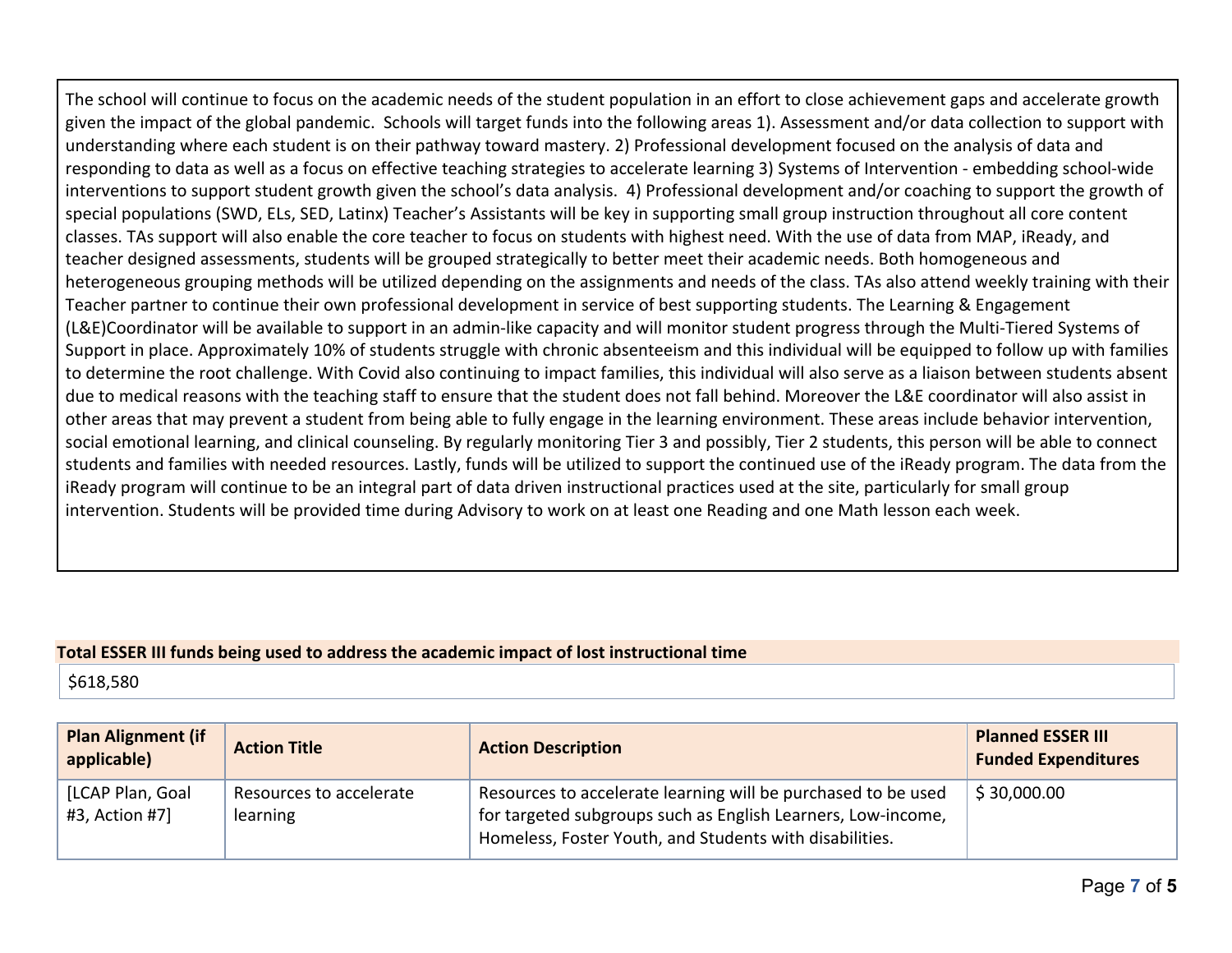| [LCAP Plan, Goal<br>#6, Action 1] | Intervention Programs for<br><b>ELA and Math</b> | English Language Arts and Math Intervention programs for<br>Low-income, Foster Youth, English Learners. (3 year i-Ready<br>Reading and Math licenses)                                                                                             | \$58,846     |
|-----------------------------------|--------------------------------------------------|---------------------------------------------------------------------------------------------------------------------------------------------------------------------------------------------------------------------------------------------------|--------------|
| Not Applicable                    | Personnel to Support<br>Learning & Engagement    | Support the school's subgroups/priority populations based on<br>the academic, social-emotional, and behavioral data provided<br>by the school site through the schools multi-tiered system of<br>supports and the School Success Plan/LCAP Goals. | \$529,734.00 |

#### **Use of Any Remaining Funds**

A description of the how the LEA will use any remaining ESSER III funds, as applicable.

The school will use any remaining ESSER III funds, as applicable, to further Social–emotional support, professional development and technology upgrades. The addition of the Associate MFT will contribute stability and consistency to Tier 3 students. This individual will be able to work in this capacity for 3 years and will be an asset to the yearly assigned interns. They will support the implementation of Social Emotional Learning as well as serve as a resource for providing trauma informed training for staff. Additionally, funds will be utilized to further develop teacher's use of equitable grading practices. The school will partner with outside organizations for ongoing training and support. Lastly, any remaining funds will be utilized in the final year to support technology upgrades as necessary. Primarily among student laptops to maintain a 1:1 ratio. Lastly, NECA will contribute to the shared costs for the addition of a Director of Behavior for PUC Schools.

## **Total ESSER III funds being used to implement additional actions**

[\$ 276,114.00]

| <b>Plan Alignment (if</b><br>applicable) | <b>Action Title</b>             | <b>Action Description</b>                                                                                                                                | <b>Planned ESSER III</b><br><b>Funded Expenditures</b> |
|------------------------------------------|---------------------------------|----------------------------------------------------------------------------------------------------------------------------------------------------------|--------------------------------------------------------|
| [LCAP Plan, Goal<br>#6, Action #6 ]      | Social-emotional Support        | Increased social-emotional support through increased Clinical<br>counseling staff and hours at each school site.                                         | \$174,498.00                                           |
| Not Applicable                           | <b>Professional Development</b> | Professional Development to support teacher use of equitable<br>grading practices that support academic growth for all<br>students, including sub-group. | \$35,000.00                                            |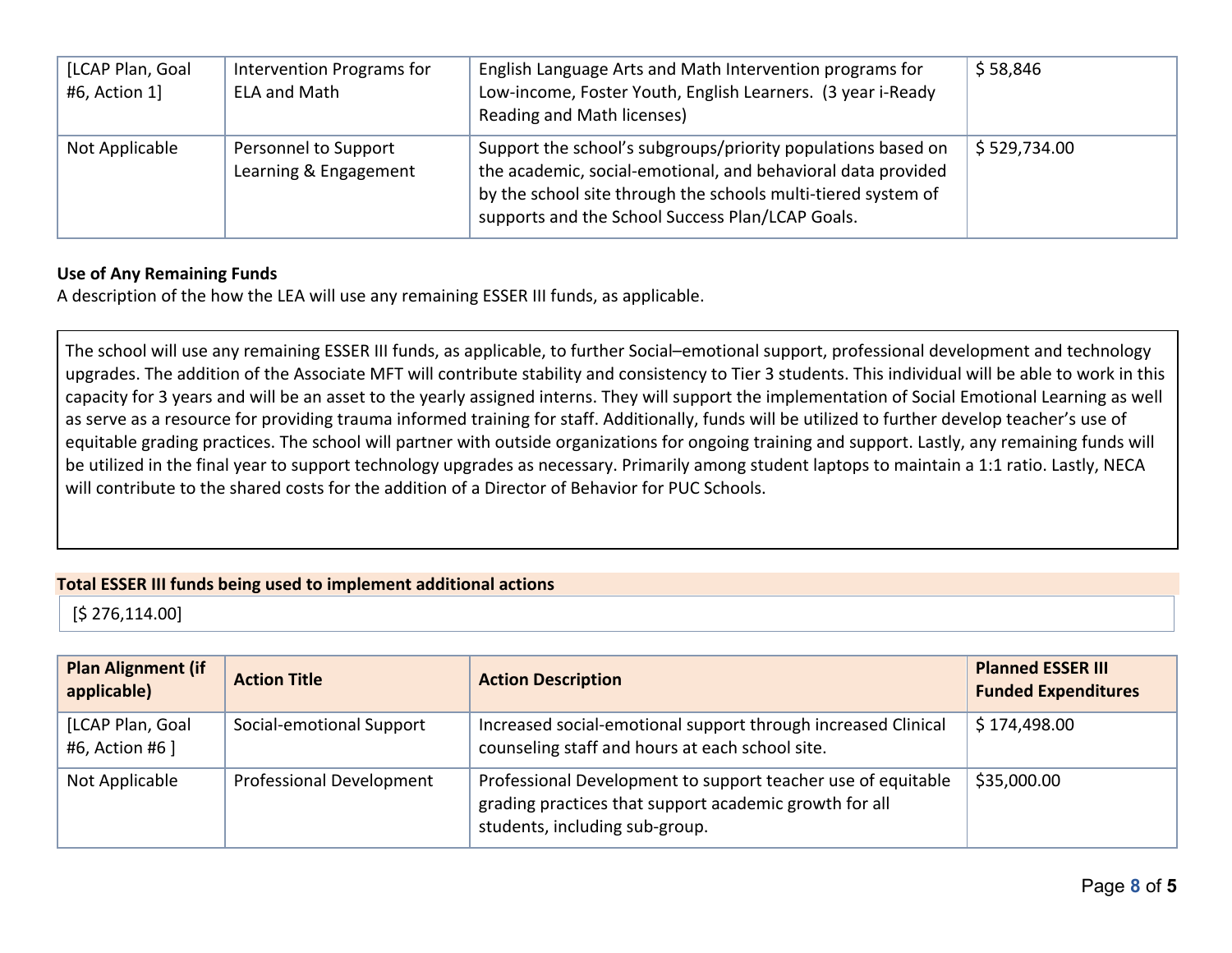| Not Applicable | <b>Technology Upgrades</b> | Support the continued use of 1:1 ratio of technology for<br>students. Provide updates to needed equipment. | \$59,616.00 |
|----------------|----------------------------|------------------------------------------------------------------------------------------------------------|-------------|
| Not Applicable | <b>Behavioral Support</b>  | Addition of a Director of Behavior in support of student<br>behavioral needs.                              | \$7,000     |

# **Ensuring Interventions are Addressing Student Needs**

The LEA is required to ensure its interventions will respond to the academic, social, emotional, and mental health needs of all students, and particularly those students most impacted by the COVID–19 pandemic. The following is the LEA's plan for ensuring that the actions and expenditures in the plan are addressing the identified academic, social, emotional, and mental health needs of its students, and particularly those students most impacted by the COVID–19 pandemic.

| <b>Action Title(s)</b>                        | <b>How Progress will be Monitored</b>                                                                                                                                                                                                                                                   | <b>Frequency of Progress Monitoring</b> |
|-----------------------------------------------|-----------------------------------------------------------------------------------------------------------------------------------------------------------------------------------------------------------------------------------------------------------------------------------------|-----------------------------------------|
| Campus aides & Supervision staff              | Who Monitors: This is monitored by HR staff,<br>Operations Managers and/or Office Manager                                                                                                                                                                                               | Frequency: Monthly                      |
|                                               | How Monitored: Site Leader uses job duty statement<br>to monitor staff and check-ins with HR to inform HR of<br>needed positions. Time & Effort Report is also<br>generated. Site Leader fills out a Personnel Action<br>Form (PAF) and submits to HR if additional staff is<br>needed. |                                         |
| Resources to accelerate learning              | Who Monitors: Site level: Site Leader, District level:<br>Chief Financial Officer and Finance Dept.<br>How Monitored: Check purchase orders and GL<br>Report to ensure proper resources are being                                                                                       | Frequency: Monthly                      |
|                                               | purchased.                                                                                                                                                                                                                                                                              |                                         |
| Intervention Programs for ELA and<br>Math     | Who Monitors: Site Leader and teachers<br>How Monitored: During data analysis days, site<br>leaders and teachers will review iReady ELA and Math<br>data to gauge academic progress for each subgroup.                                                                                  | Frequency: Quarterly                    |
| Personnel to Support Learning &<br>Engagement | Who Monitors: Director of Student and Parent<br>Engagement and Parent Engagement Coordinator                                                                                                                                                                                            | Frequency: Weekly & Monthly             |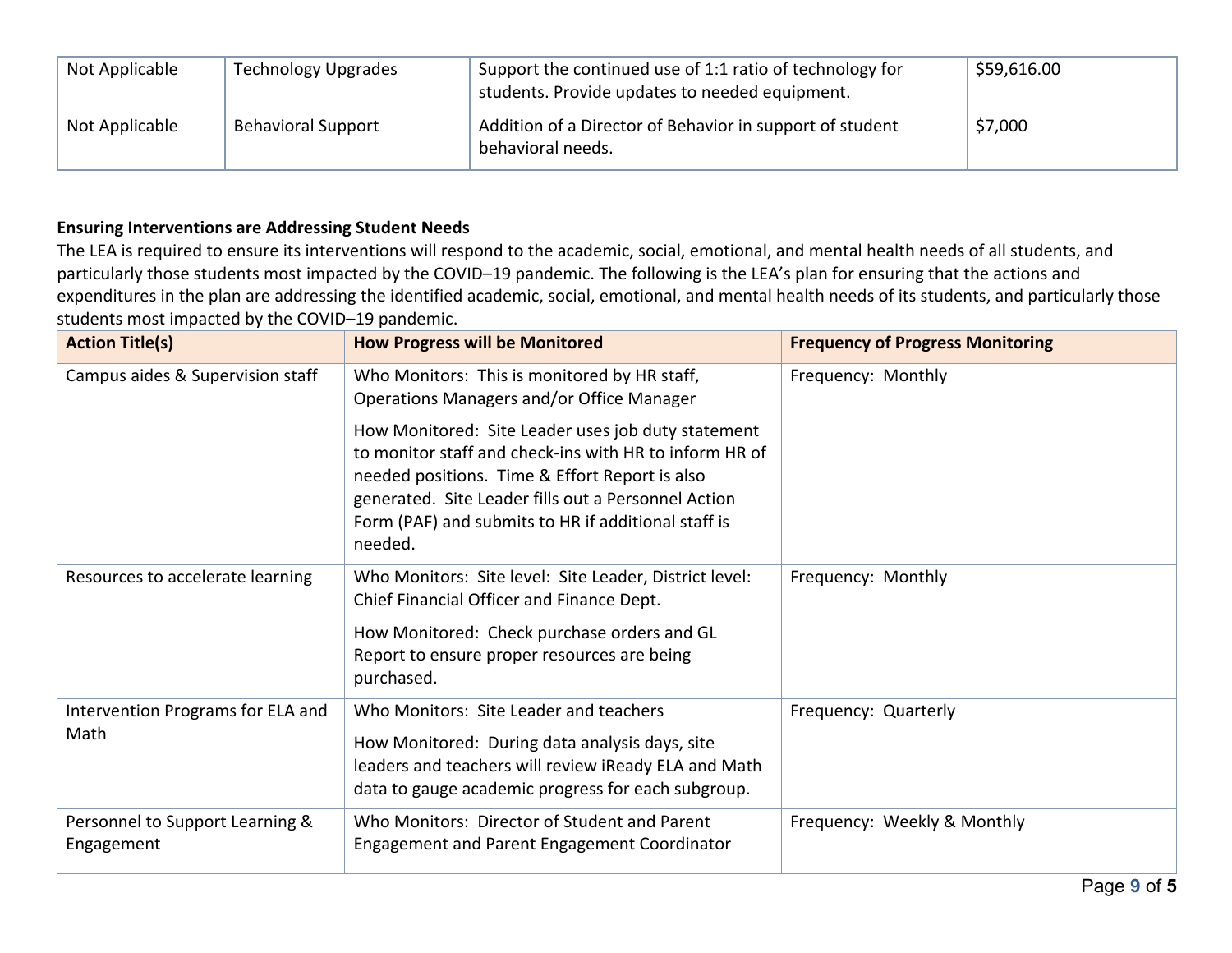|                                 | How Monitored: Monitor parent engagement data,<br>such as referrals. Additional supports are then<br>determined, such as additional outreach and parent<br>groups based on need. Additional questionnaires are<br>provided on a monthly basis and data analyzed and<br>future needs determined. |                                                          |
|---------------------------------|-------------------------------------------------------------------------------------------------------------------------------------------------------------------------------------------------------------------------------------------------------------------------------------------------|----------------------------------------------------------|
| Social-emotional Support        | Who Monitors: Director of Clinical Services and<br><b>Clinical Supervisors</b><br>How Monitored: The Clinical Supervisors monitor and<br>approve additional hours for clinical counselors for<br>group and individual counseling sessions.                                                      | Frequency: Weekly                                        |
| <b>Professional Development</b> | Who Monitors: Site Leader<br>How Monitored: Schoolzilla Site-level data analysis<br>along with use of TeacherDevelopment System (LDS)                                                                                                                                                           | Frequency: Quarterly and On-going throughout<br>the year |
| <b>Technology Upgrades</b>      | Who Monitors: Director of Information Technology<br>How Monitored: School-level reports using Incident IQ<br>system to track and monitor requests related to<br>technology.                                                                                                                     | Frequency: Daily                                         |
| <b>Behavioral Support</b>       | Who Monitors: Director of Behavior Intervention and<br>Site Leader<br>How Monitored: Site level behavior data is. placed in<br>Power School for site leader revie. Use Behavior<br>Growth plans and monitor and debrief with admin at<br>various times during check-ins or observations.        | Frequency: Daily and On-going                            |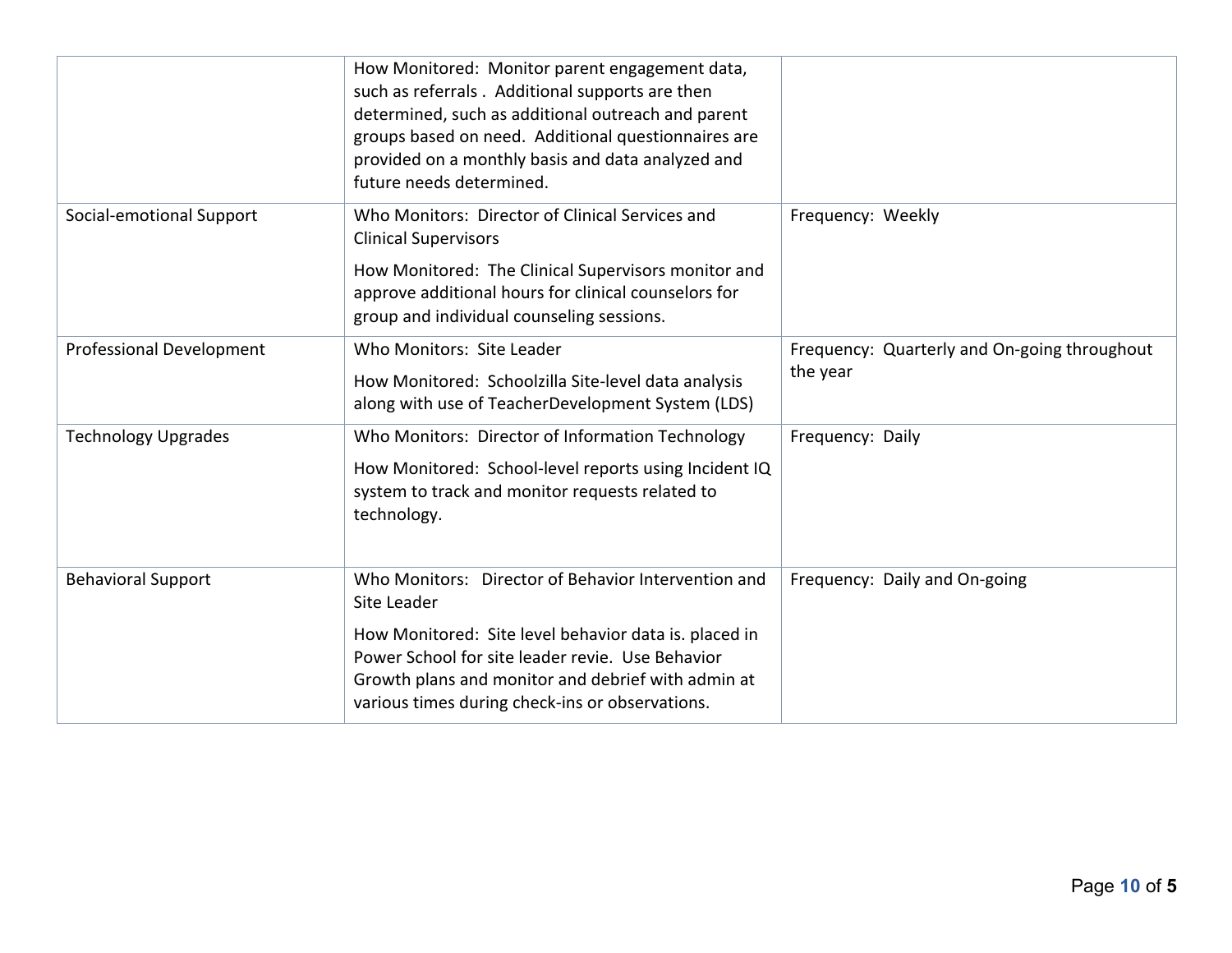# **ESSER III Expenditure Plan Instructions**

## **Introduction**

School districts, county offices of education (COEs), or charter schools, collectively known as local educational agencies (LEAs), that receive Elementary and Secondary School Emergency Relief (ESSER) funds under the American Rescue Plan (ARP) Act, referred to as ESSER III funds, are required to develop a plan for how they will use ESSER III funds to, at a minimum, address students' academic, social, emotional, and mental health needs, as well as the opportunity gaps that existed before, and were exacerbated by, the COVID-19 pandemic.

The plan must be adopted by the local governing board or body of the LEA at a public meeting on or before October 29, 2021 and must be submitted for review and approval within five days of adoption. A school district must submit its ESSER III Expenditure Plan to its COE for review and approval; a COE must submit its plan to the California Department of Education for review and approval. A charter school must submit its plan to its chartering authority for review and to the COE of the county in which the charter school operates for review and approval. In addition, consistent with the requirements of the ARP, Volume 86, *Federal Register*, page 21201, April 22, 2021, the ESSER III Expenditure Plan must be:

- Written in an understandable and uniform format;
- Written in a language that parents can understand, to the extent practicable;
	- $\circ$  If it is not practicable to provide written translations to a parent with limited English proficiency, the plan must be orally translated for parents
- Provided in an alternative format to a parent who is an individual with a disability as defined by the Americans with Disabilities Act, upon request; and
- Be made publicly available on the LEA's website.

For additional information regarding ESSER III funding please see the ARP Act Funding web page at https://www.cde.ca.gov/fg/cr/arpact.asp. *For technical assistance related to the ESSER III Expenditure Plan template and instructions, please contact LCFF@cde.ca.gov. For all other questions related to ESSER III, please contact EDReliefFunds@cde.ca.gov.* 

# **Fiscal Requirements**

- The LEA must use at least 20 percent (20%) of its ESSER III apportionment for expenditures related to addressing the academic impact of lost instructional time through the implementation of evidence-based interventions, such as summer learning or summer enrichment, extended day, comprehensive afterschool programs, or extended school year programs.
	- o For purposes of this requirement, "evidence-based interventions" include practices or programs that have evidence to show that they are effective at producing results and improving outcomes when implemented. This kind of evidence has generally been produced through formal studies and research. There are four tiers, or levels, of evidence:
		- **Tier 1 – Strong Evidence**: the effectiveness of the practices or programs is supported by one or more well-designed and wellimplemented randomized control experimental studies.
		- **Tier 2 – Moderate Evidence**: the effectiveness of the practices or programs is supported by one or more well-designed and well-implemented quasi-experimental studies.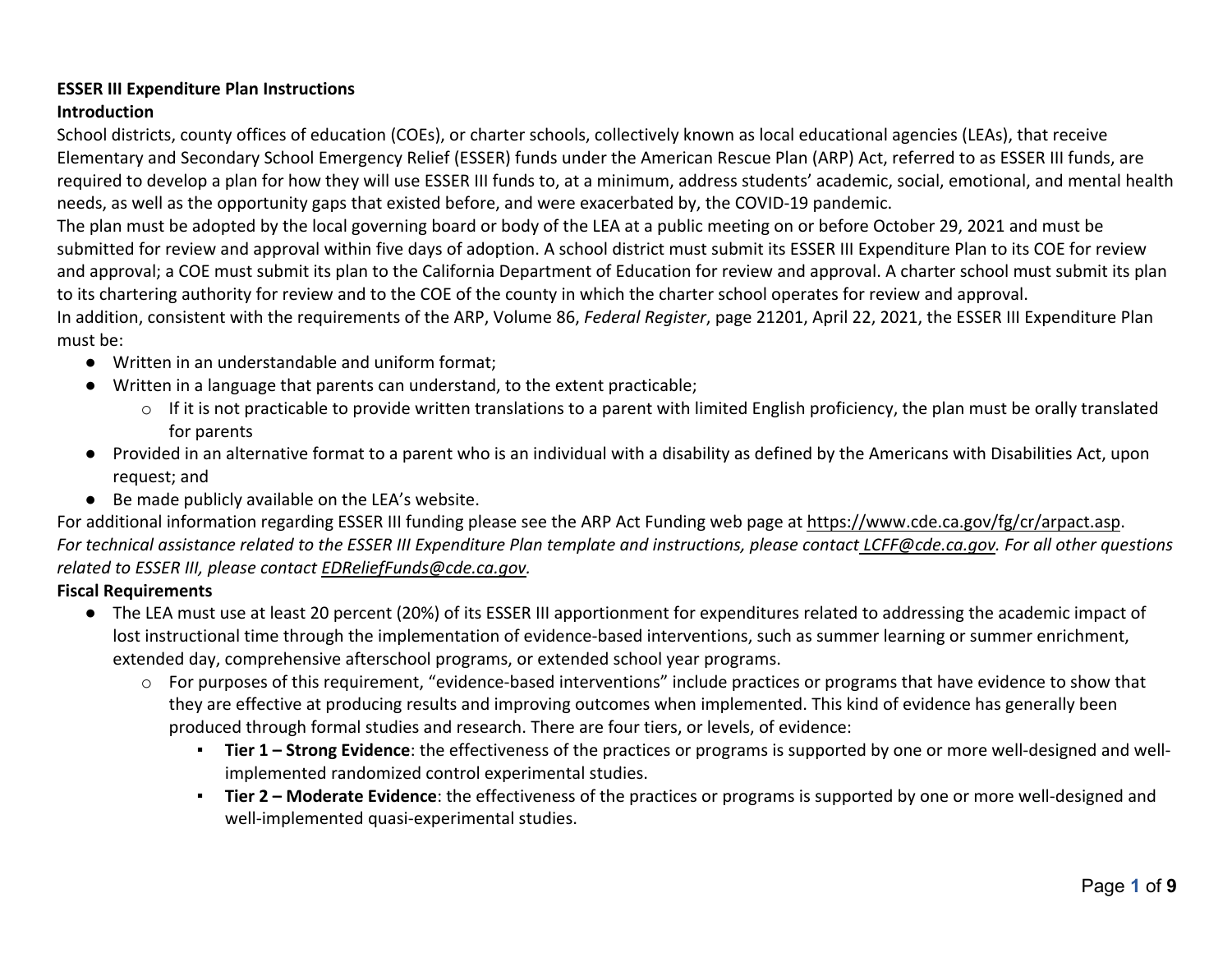- **Tier 3 – Promising Evidence**: the effectiveness of the practices or programs is supported by one or more well-designed and well-implemented correlational studies (with statistical controls for selection bias).
- **Tier 4 – Demonstrates a Rationale**: practices that have a well-defined logic model or theory of action, are supported by research, and have some effort underway by a State Educational Agency, LEA, or outside research organization to determine their effectiveness.
- o For additional information please see the Evidence-Based Interventions Under the ESSA web page at https://www.cde.ca.gov/re/es/evidence.asp.
- The LEA must use the remaining ESSER III funds consistent with section 2001(e)(2) of the ARP Act, including for:
	- o Any activity authorized by the Elementary and Secondary Education Act (ESEA) of 1965;
	- o Any activity authorized by the Individuals with Disabilities Education Act (IDEA);
	- o Any activity authorized by the Adult Education and Family Literacy Act;
	- o Any activity authorized by the Carl D. Perkins Career and Technical Education Act of 2006;
	- o Coordination of preparedness and response efforts of LEAs with State, local, Tribal, and territorial public health departments, and other relevant agencies, to improve coordinated responses among such entities to prevent, prepare for, and respond to COVID-19;
	- o Activities to address the unique needs of low-income students, students with disabilities, English learners, racial and ethnic minorities, homeless students, and foster youth, including how outreach and service delivery will meet the needs of each population;
	- o Developing and implementing procedures and systems to improve the preparedness and response efforts of LEAs;
	- o Training and professional development for staff of the LEA on sanitation and minimizing the spread of infectious diseases;
	- o Purchasing supplies to sanitize and clean the facilities of an LEA, including buildings operated by such agency;
	- o Planning for, coordinating, and implementing activities during long-term closures, including providing meals to eligible students, providing technology for online learning to all students, providing guidance for carrying out requirements under IDEA, and ensuring other educational services can continue to be provided consistent with all Federal, State, and local requirements;
	- o Purchasing education technology (including hardware, software, and connectivity) for students who are served by the LEA that aids in regular and substantive educational interaction between students and their classroom instructors, including low-income students and children with disabilities, which may include assistive technology or adaptive equipment;
	- o Providing mental health services and supports, including through the implementation of evidence-based full-service community schools;
	- o Planning and implementing activities related to summer learning and supplemental after school programs, including providing classroom instruction or online learning during the summer months and addressing the needs of underserved students;
	- o Addressing learning loss among students, including underserved students, by:
		- Administering and using high-quality assessments that are valid and reliable, to accurately assess students' academic progress and assist educators in meeting students' academic needs, including through differentiated instruction,
		- Implementing evidence-based activities to meet the comprehensive needs of students,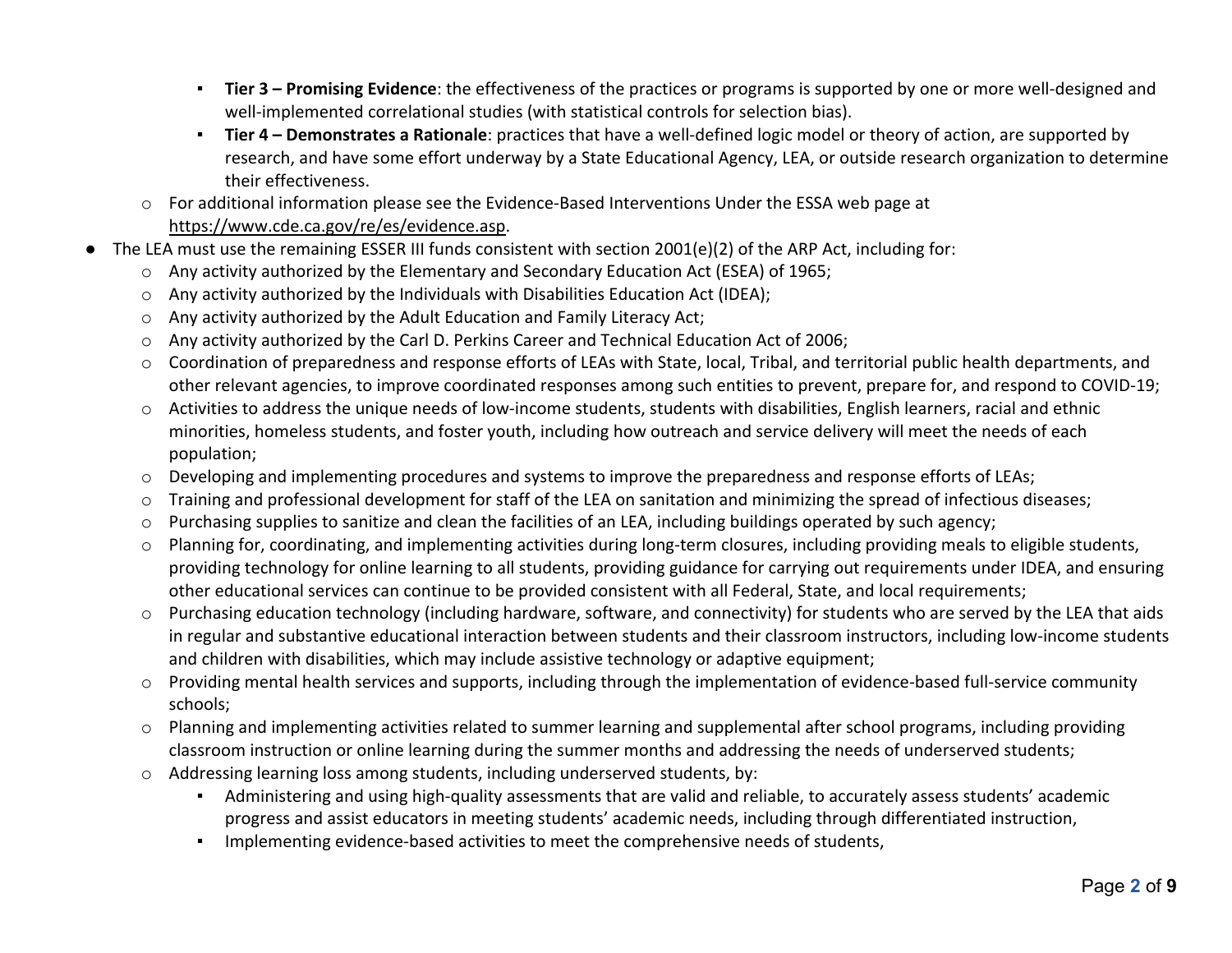- Providing information and assistance to parents and families of how they can effectively support students, including in a distance learning environment, and
- Tracking student attendance and improving student engagement in distance education;

**Note:** A definition of "underserved students" is provided in the Community Engagement section of the instructions.

- o School facility repairs and improvements to enable operation of schools to reduce risks of virus transmission and exposure to environmental health hazards, and to support student health needs;
- $\circ$  Inspection, testing, maintenance, repair, replacement, and upgrade projects to improve the indoor air quality in school facilities, including mechanical and nonmechanical heating, ventilation, and air conditioning systems, filtering, purification and other air cleaning, fans, control systems, and window and door replacement;
- o Developing strategies and implementing public health protocols including, to the greatest extent practicable, policies in line with guidance from the Centers for Disease Control and Prevention (CDC) for the reopening and operation of school facilities to effectively maintain the health and safety of students, educators, and other staff;
- $\circ$  Other activities that are necessary to maintain the operation of and continuity of services in LEAs and continuing to employ existing staff of the LEA.

# **Other LEA Plans Referenced in this Plan**

In developing the plan, the LEA has flexibility to include community input and/or actions included in other planning documents, such as the Local Control and Accountability Plan (LCAP) and/or the Expanded Learning Opportunities (ELO) Grant Plan, provided that the input and/or actions address the requirements of the ESSER III Expenditure Plan.

An LEA that chooses to utilize community input and/or actions from other planning documents must provide the name of the plan(s) referenced by the LEA and a description of where the plan(s) may be accessed by the public (such as a link to a web page or the street address of where the plan(s) are available) in the table. The LEA may add or delete rows from the table as necessary.

An LEA that chooses not to utilize community input and/or actions from other planning documents may provide a response of "Not Applicable" in the table.

## **Summary of Expenditures**

The Summary of Expenditures table provides an overview of the ESSER III funding received by the LEA and how the LEA plans to use its ESSER III funds to support the strategies and interventions being implemented by the LEA.

## **Instructions**

For the 'Total ESSER III funds received by the LEA,' provide the total amount of ESSER III funds received by the LEA.

In the Total Planned ESSER III Expenditures column of the table, provide the amount of ESSER III funds being used to implement the actions identified in the applicable plan sections.

For the 'Total ESSER III funds included in this plan,' provide the total amount of ESSER III funds being used to implement actions in the plan.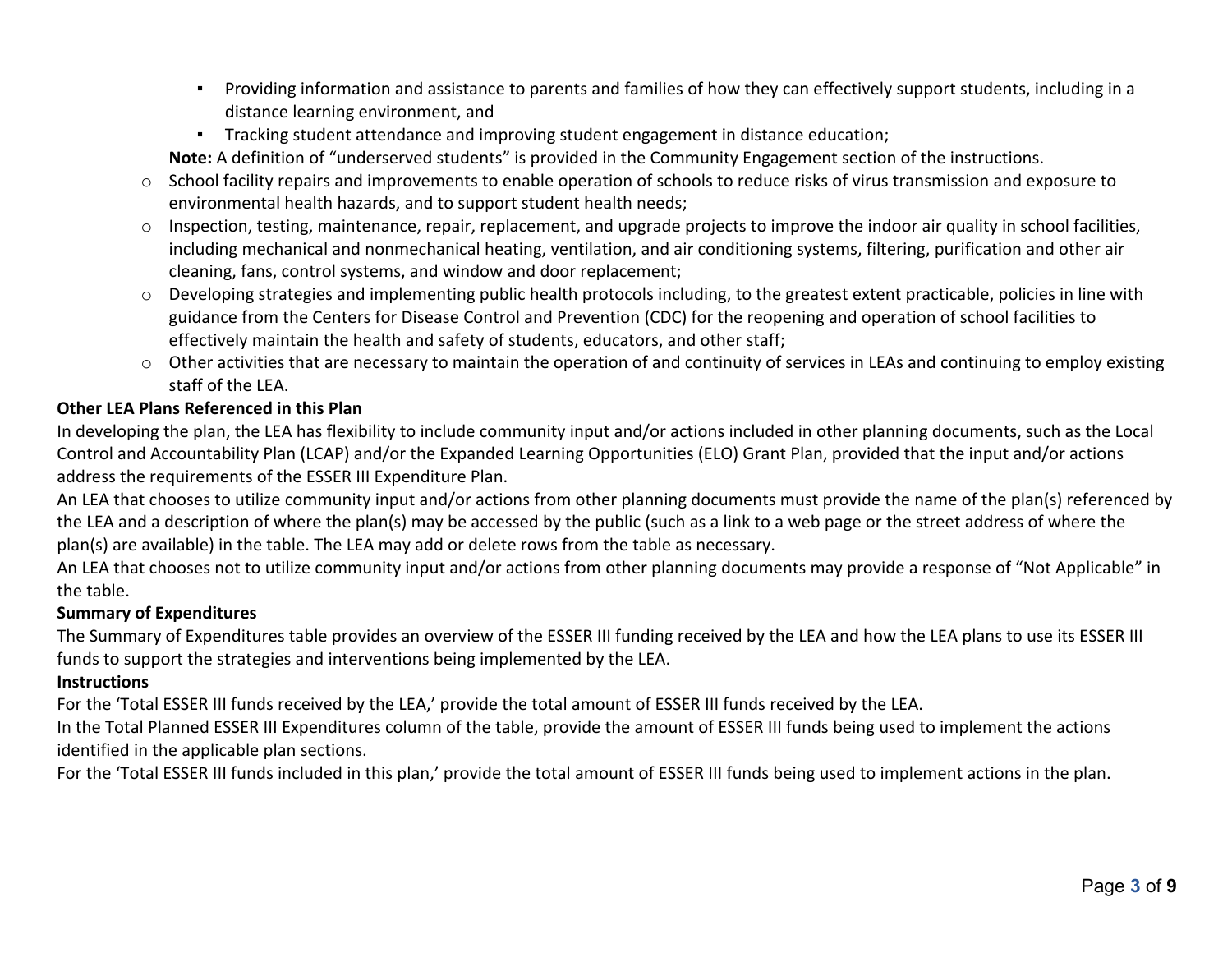# **Community Engagement**

# **Purpose and Requirements**

An LEA's decisions about how to use its ESSER III funds will directly impact the students, families, and the local community, and thus the LEA's plan must be tailored to the specific needs faced by students and schools. These community members will have significant insight into what prevention and mitigation strategies should be pursued to keep students and staff safe, as well as how the various COVID–19 prevention and mitigation strategies impact teaching, learning, and day-to-day school experiences.

An LEA must engage in meaningful consultation with the following community members, as applicable to the LEA:

- Students;
- Families, including families that speak languages other than English;
- School and district administrators, including special education administrators;
- Teachers, principals, school leaders, other educators, school staff, and local bargaining units, as applicable.

"Meaningful consultation" with the community includes considering the perspectives and insights of each of the required community members in identifying the unique needs of the LEA, especially related to the effects of the COVID-19 pandemic. Comprehensive strategic planning will utilize these perspectives and insights to determine the most effective strategies and interventions to address these needs through the programs and services the LEA implements with its ESSER III funds.

Additionally, an LEA must engage in meaningful consultation with the following groups to the extent that they are present or served in the LEA:

- Tribes;
- Civil rights organizations, including disability rights organizations (e.g. the American Association of People with Disabilities, the American Civil Liberties Union, National Association for the Advancement of Colored People, etc.); and
- Individuals or advocates representing the interests of children with disabilities, English learners, homeless students, foster youth, migratory students, children who are incarcerated, and other underserved students.
	- o For purposes of this requirement "underserved students" include:
		- **EXECUTE:** Students who are low-income;
		- **EXEC** Students who are English learners;
		- Students of color;
		- Students who are foster youth;
		- Homeless students;
		- Students with disabilities; and
		- Migratory students.

LEAs are also encouraged to engage with community partners, expanded learning providers, and other community organizations in developing the plan.

Information and resources that support effective community engagement may be found under *Resources* on the following web page of the CDE's website: https://www.cde.ca.gov/re/lc.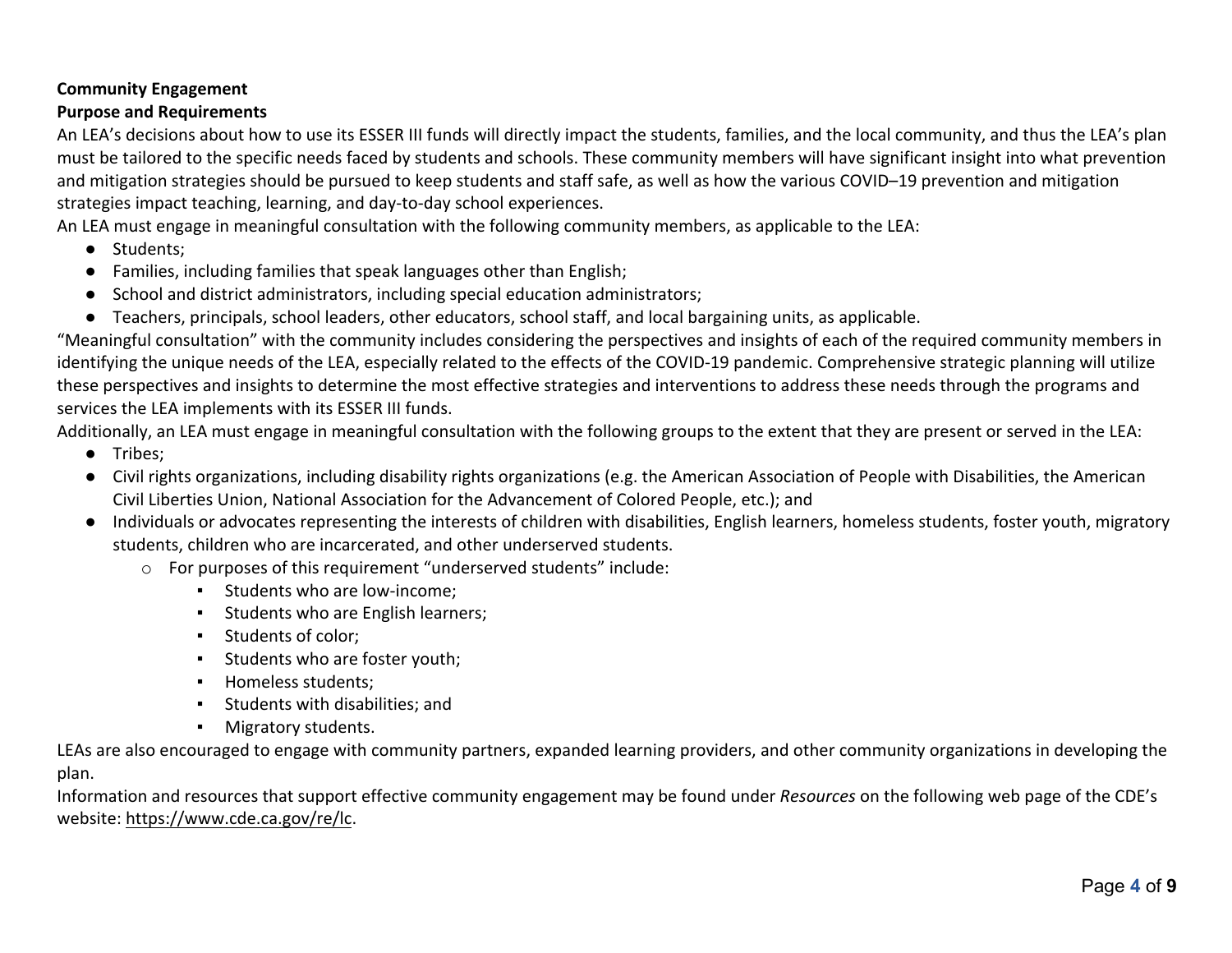#### **Instructions**

In responding to the following prompts, the LEA may reference or include input provided by community members during the development of existing plans, including the LCAP and/or the ELO Grant Plan, to the extent that the input is applicable to the requirements of the ESSER III Expenditure Plan. Descriptions provided should include sufficient detail yet be sufficiently succinct to promote a broad understanding among the LEA's local community.

## **A description of the efforts made by the LEA to meaningfully consult with its required community members and the opportunities provided by the LEA for public input in the development of the plan.**

A sufficient response to this prompt will describe how the LEA sought to meaningfully consult with its required community members in the development of the plan, how the LEA promoted the opportunities for community engagement, and the opportunities that the LEA provided for input from the public at large into the development of the plan.

As noted above, a description of "meaningful consultation" with the community will include an explanation of how the LEA has considered the perspectives and insights of each of the required community members in identifying the unique needs of the LEA, especially related to the effects of the COVID-19 pandemic.

#### **A description of the how the development of the plan was influenced by community input.**

A sufficient response to this prompt will provide clear, specific information about how input from community members and the public at large was considered in the development of the LEA's plan for its use of ESSER III funds. This response must describe aspects of the ESSER III Expenditure Plan that were influenced by or developed in response to input from community members.

- For the purposes of this prompt, "aspects" may include:
	- Prevention and mitigation strategies to continuously and safely operate schools for in-person learning;
	- Strategies to address the academic impact of lost instructional time through implementation of evidence-based interventions (e.g. summer learning or summer enrichment, extended day, comprehensive afterschool programs, or extended school year programs);
	- Any other strategies or activities implemented with the LEA's ESSER III fund apportionment consistent with section 2001(e)(2) of the ARP Act; and
	- Progress monitoring to ensure interventions address the academic, social, emotional, and mental health needs for all students, especially those students disproportionately impacted by COVID-19

For additional information and guidance, please see the U.S. Department of Education's Roadmap to Reopening Safely and Meeting All Students' Needs Document, available here: https://www2.ed.gov/documents/coronavirus/reopening-2.pdf.

#### **Planned Actions and Expenditures**

#### **Purpose and Requirements**

As noted in the Introduction, an LEA receiving ESSER III funds is required to develop a plan to use its ESSER III funds to, at a minimum, address students' academic, social, emotional, and mental health needs, as well as the opportunity gaps that existed before, and were exacerbated by, the COVID-19 pandemic.

#### **Instructions**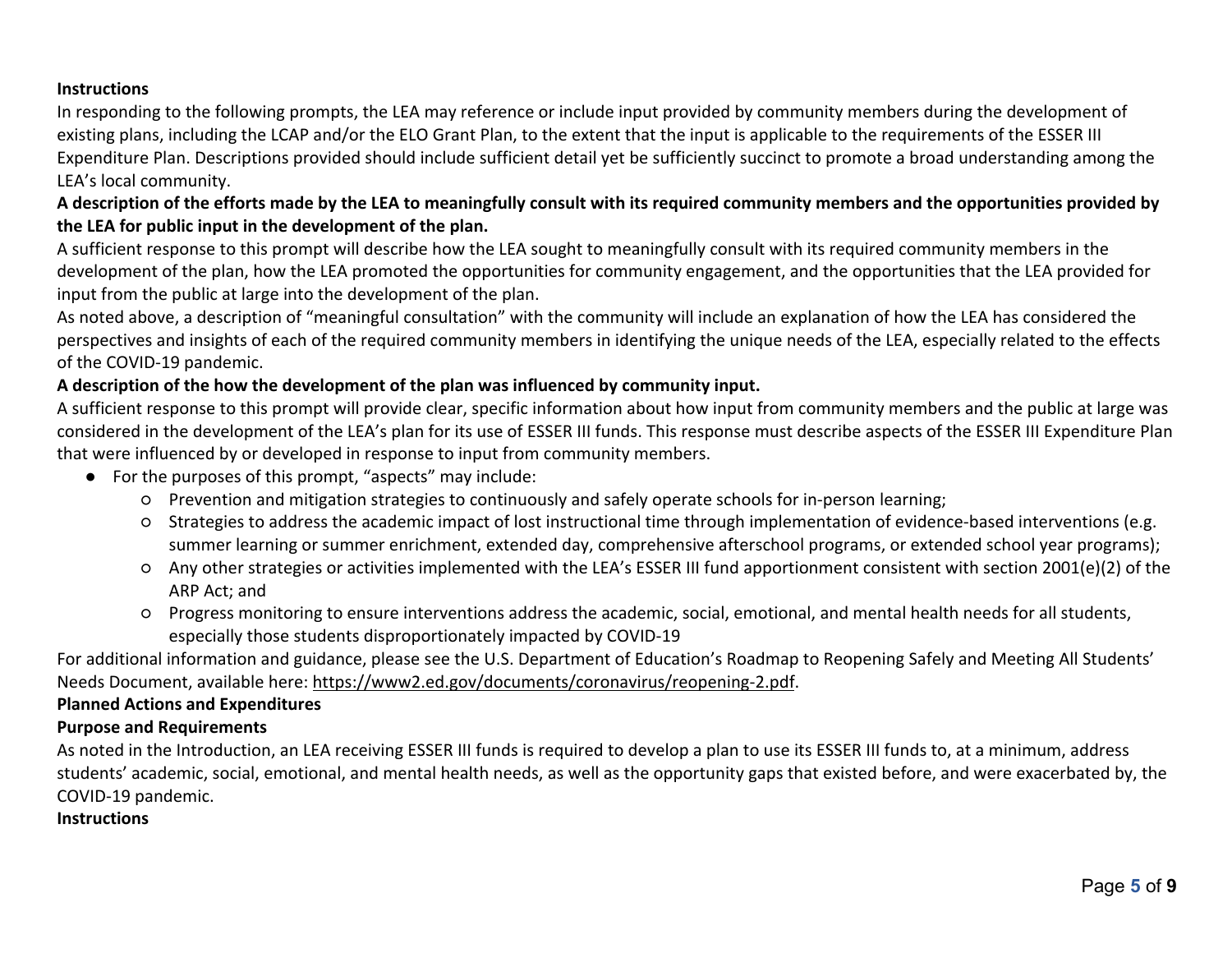An LEA has the flexibility to include actions described in existing plans, including the LCAP and/or ELO Grant Plan, to the extent that the action(s) address the requirements of the ESSER III Expenditure Plan. When including action(s) from other plans, the LEA must describe how the action(s) included in the ESSER III Expenditure Plan supplement the work described in the plan being referenced. The LEA must specify the amount of ESSER III funds that it intends to use to implement the action(s); these ESSER III funds must be in addition to any funding for those action(s) already included in the plan(s) referenced by the LEA. Descriptions of actions provided should include sufficient detail yet be sufficiently succinct to promote a broad understanding among the LEA's local community.

# **Strategies for Continuous and Safe In-Person Learning**

Provide the total amount of funds being used to implement actions related to Continuous and Safe In-Person Learning, then complete the table as follows:

- If the action(s) are included in another plan, identify the plan and provide the applicable goal and/or action number from the plan. If the action(s) are not included in another plan, write "N/A".
- Provide a short title for the action(s).
- Provide a description of the action(s) the LEA will implement using ESSER III funds for prevention and mitigation strategies that are, to the greatest extent practicable, in line with the most recent CDC guidance, in order to continuously and safely operate schools for in-person learning.
- Specify the amount of ESSER III funds the LEA plans to expend to implement the action(s); these ESSER III funds must be in addition to any funding for those action(s) already included in the plan(s) referenced by the LEA.

#### **Addressing the Impact of Lost Instructional Time**

As a reminder, the LEA must use not less than 20 percent of its ESSER III funds to address the academic impact of lost instructional time. Provide the total amount of funds being used to implement actions related to addressing the impact of lost instructional time, then complete the table as follows:

- If the action(s) are included in another plan, identify the plan and provide the applicable goal and/or action number from the plan. If the action(s) are not included in another plan, write "N/A".
- Provide a short title for the action(s).
- Provide a description of the action(s) the LEA will implement using ESSER III funds to address the academic impact of lost instructional time through the implementation of evidence-based interventions, such as summer learning or summer enrichment, extended day, comprehensive afterschool programs, or extended school year programs.
- Specify the amount of ESSER III funds the LEA plans to expend to implement the action(s); these ESSER III funds must be in addition to any funding for those action(s) already included in the plan(s) referenced by the LEA.

#### **Use of Any Remaining Funds**

After completing the Strategies for Continuous and Safe In-Person Learning and the Addressing the Impact of Lost Instructional Time portions of the plan, the LEA may use any remaining ESSER III funds to implement additional actions to address students' academic, social, emotional, and mental health needs, as well as to address opportunity gaps, consistent with the allowable uses identified above in the Fiscal Requirements section